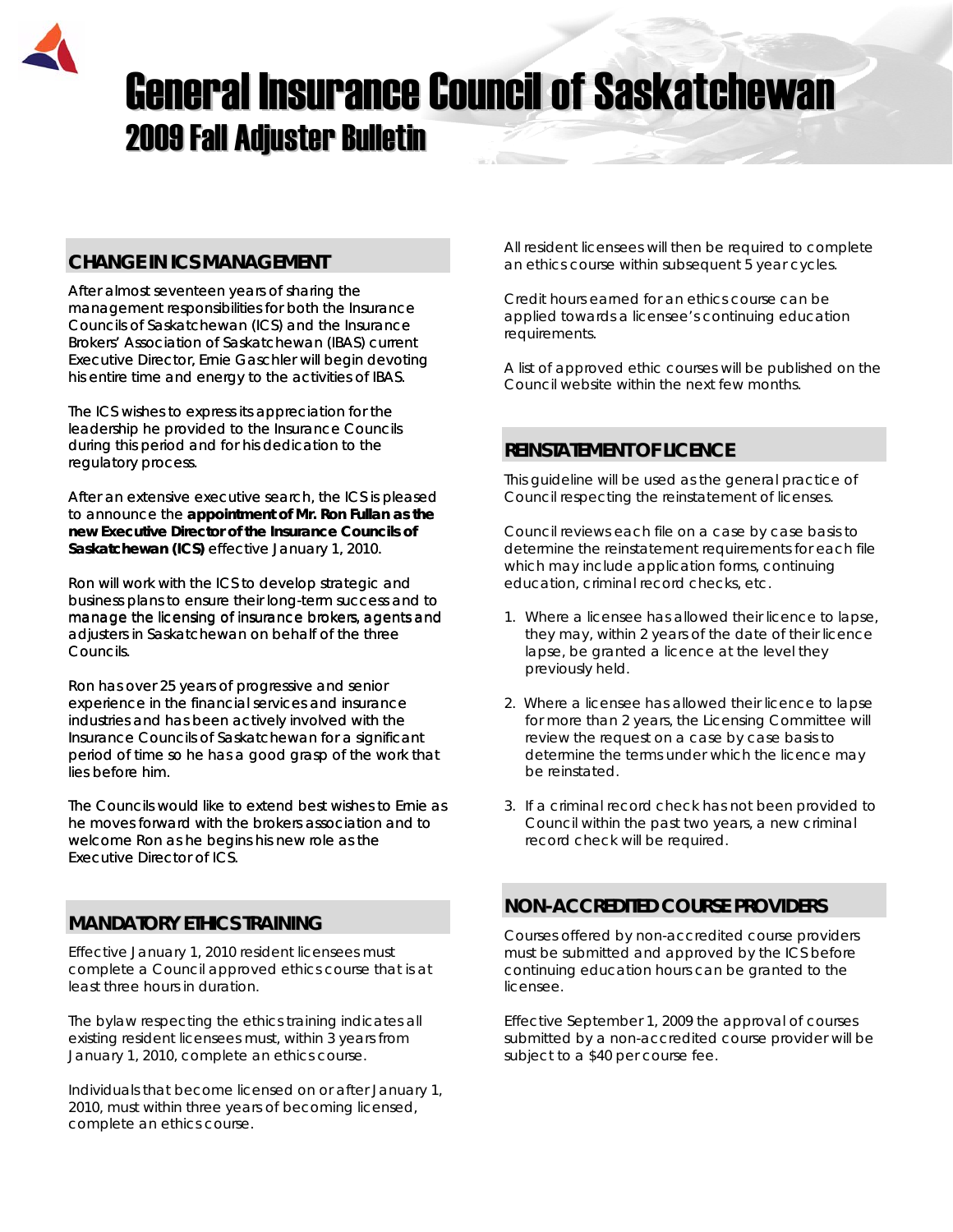

# **LICENCE FEE INCREASE**

As a result of the decision to restructure management and to acquire additional office space, the ICS will increase the licence fees as follows effective January 1, 2010:

- (a) Adjusting Firm Licence \$95
- (b) Adjuster/Adjuster Representative Licence \$100

# **ANNUAL REPORTING FORMS**

The annual reporting forms are now being sent by email to the email address licensees provided on previous annual reporting forms.

If the annual reporting forms are returned to Council because of email security reasons or invalid email addresses, the forms will be mailed.

If you wish to add Council staff as acceptable email recipients, please contact our office at [info@skcouncil.sk.ca](mailto:info@skcouncil.sk.ca) to obtain a listing of Council staff and their email addresses.

# **COMMUNICATION BY EMAIL**

The General Insurance Council of Saskatchewan has begun sending annual reporting forms, newsletters and other licence notices by email rather than Canada Post.

Those licensees who do not have email addresses will continue to receive service by mail or fax.

If you have not identified an email address or not provided council with your current email address, please do so by emailing your updated email address to info@skcouncil.sk.ca.

## **DISCIPLINARY SECTION**

Please note this particular link provides information on *[Council's Disciplinary Decisions](http://www.skcouncil.sk.ca/Disciplinary%20Decisions.htm)* from June 2006 to present. For information regarding disciplinary decisions made prior to June 2006, please refer to the previously published Council Bulletins posted on the website under *[Bulletins](http://www.skcouncil.sk.ca/bulletin.htm).*

Any licensee who uses disciplinary decisions to discredit another licensee or any other person may be guilty of misconduct.

## **Trina Fay Barber and Carnduff Agencies Inc.**

Trina Fay Barber (Barber) of Carnduff SK representing Carnduff Agencies Inc. on March 11, 2009 entered into a Consensual Agreement and Undertaking (The Agreement) with the Complaints and Investigation Committee of the General Insurance Council of Saskatchewan.

Barber and Carnduff Agencies Inc., in the Agreement acknowledged, that between July 1, 2007 and July 2, 2008 Barber was permitted to act as a salesperson representing Carnduff Agencies Inc. During this period Barber did not hold an All Classes other than Life insurance salesperson's licence.

Barber and Carnduff Agencies Inc. agreed to pay Council's investigation costs in the amount of \$400 and to each pay a fine of \$500 for the contravention of *The Saskatchewan Insurance Act* and the General Insurance Council Bylaws. The total fines and costs paid were \$1,400.

#### **Ronald Joseph Blouin**

Ronald Joseph Blouin (Blouin) of Fort Qu'Appelle SK representing The Manufacturers Life Insurance Company on March 23, 2009 entered into a Consensual Agreement and Undertaking (The Agreement) with the Complaint and investigation Committee of the Life Insurance Council of Saskatchewan.

Blouin, in the Agreement, acknowledged that he failed to maintain a valid policy of errors and omissions insurance and failed to immediately notify Council of the cancellation and/or non-renewal of his errors and omissions insurance policy.

Blouin agreed to accept a 30 day suspension of his licence for the period March 23, 2009 to April 22, 2009 and pay Council's investigation costs in the amount of \$200.

#### **Richard Scott Da Silva**

Richard Scott Da Silva of Toronto ON representing ACE INA Life Insurance on July 16, 2008 entered into a Consensual Agreement and Undertaking (The Agreement) with the Complaints and Investigation Committee of the Life Insurance Council of Saskatchewan.

Da Silva, in the Agreement, acknowledged that he failed to maintain a valid policy of errors and omissions insurance and failed to immediately notify Council of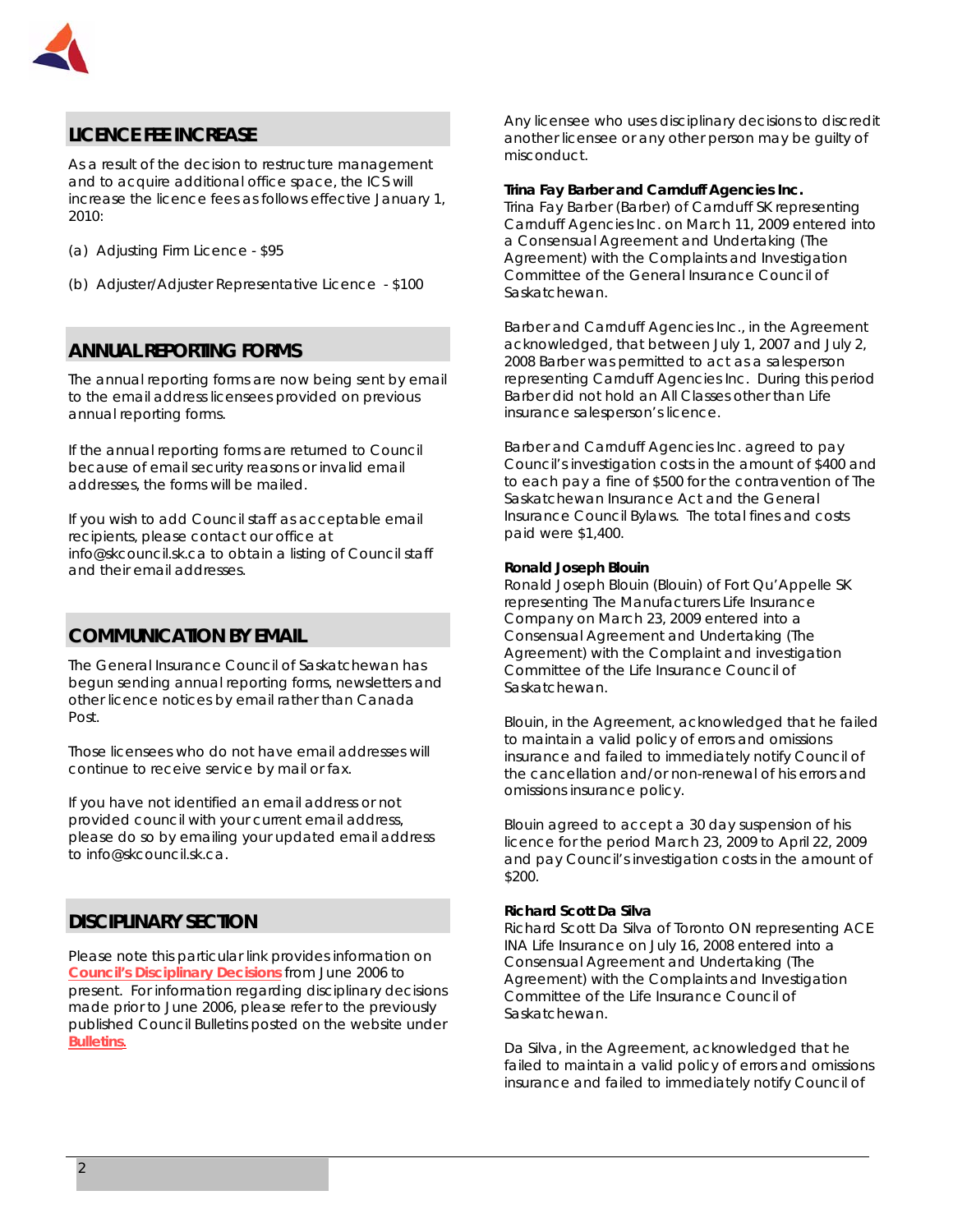

the cancellation and/or non-renewal of his errors and omissions insurance policy.

Da Silva agreed to accept a 30 day suspension of his licence for the period August 1, 2008 to August 30, 2008.

## **Glen Raymond Fisher**

Glen Raymond Fisher (Fisher) of Regina SK representing The Standard Life Insurance Company and the Cooperators Life Insurance Company was found to have contravened;

1. Life Insurance Council Bylaw 8 s. (1), (a) when; Fisher provided two emails to his client's lawyer, both of which contained erroneous information. He represented the clients assets included four life insurance policies on his client's life with total death benefit of \$1,025,000 and that cash values in the policies was minimal and was being used to pay premiums. Fisher was aware this was erroneous as at that time three of the four policies had lapsed and only \$25,000 worth of insurance was in place.

 A second communication to the lawyer was a beneficiary list sent that indicated there were four policies on the client's life when at the time three of them had lapsed. Also one policy was inaccurately portrayed as worth \$50,000, when in fact it was worth \$25,000. Fisher was aware this was erroneous.

 The Discipline Committee determined Fisher's conduct of providing inaccurate information to a lawyer, who he knew was preparing a will for his client, was disgraceful and dishonourable and clearly harmed the standing of licensees in the insurance industry.

 The Committee ordered that pursuant to Life Insurance Council Bylaw 10 s. 2:

- (a) Glen Raymond Fisher's licences be suspended for three (3) months (pursuant to Bylaw 10 s.  $2(1)(b)$ );
- (b) Glen Raymond Fisher pay to the Life Insurance Council prior to reinstatement a fine in the amount of \$2,500.00 (pursuant to Bylaw 10 s.  $2(1)(c)$ ;
- (c) Glen Raymond Fisher pay to the Life Insurance Council prior to reinstatement costs in the amount of \$2,920.00 representing the costs of the investigation and Disciplinary Hearing (pursuant to Bylaw 10 s. 2(1)(d));
- (d) Glen Raymond Fisher successfully complete at his own expense and prior to reinstatement an "Ethics" course approved by the Life Insurance Council (pursuant to Bylaw 10 s.  $2(1)(g)(iii)$ ; and
- (e) Glen Raymond Fisher's licences will be suspended for three (3) months and will remain suspended until full compliance with paragraphs (b), (c) and (d) above.
- 2. Life Insurance Council Bylaw 8 s. (2), (c) when; Fisher provided false and misleading information on two occasions in the course of servicing his insurance business with his client. The information was the communications to the client's lawyer. Fisher's client had requested that he provide details of her insurance policies to her lawyer.

 The Disciplinary Hearing Committee determined that Fisher provided false and/or misleading communications in the course of servicing Insured's insurance business.

 The Committee orders that pursuant to Life Insurance Council Bylaw 10, s. 2:

- (a) Glen Raymond Fisher's licences be suspended for three (3) months (pursuant to Bylaw 10 s.  $2(1)(b)$ ;
- (b) Glen Raymond Fisher pay to the Life Insurance Council prior to reinstatement a fine in the amount of \$2,500.00 (pursuant to Bylaw 10 s.  $2(1)(c)$ ;
- (c) Glen Raymond Fisher pay to the Life Insurance Council prior to reinstatement costs in the amount of \$2,920.00 representing the costs of the investigation and Disciplinary Hearing (pursuant to Bylaw 10 s.  $2(1)(d)$ );
- (d) Glen Raymond Fisher successfully complete at his own expense and prior to reinstatement an "Ethics" course approved by the Life Insurance Council (pursuant to Bylaw 10 s.  $2(1)(q)(iii)$ ; and
- (e) Glen Raymond Fisher's licences will be suspended for three (3) months and will remain suspended until full compliance with paragraphs (b), (c) and (d) above.

The suspensions imposed in charge 1 and 2 are to run concurrently and successful completion of one Ethics course is sufficient to satisfy both decisions.

The fines totaled \$5,000 and costs totaled \$5,840.

Fisher's licence(s) were suspended April 24, 2009.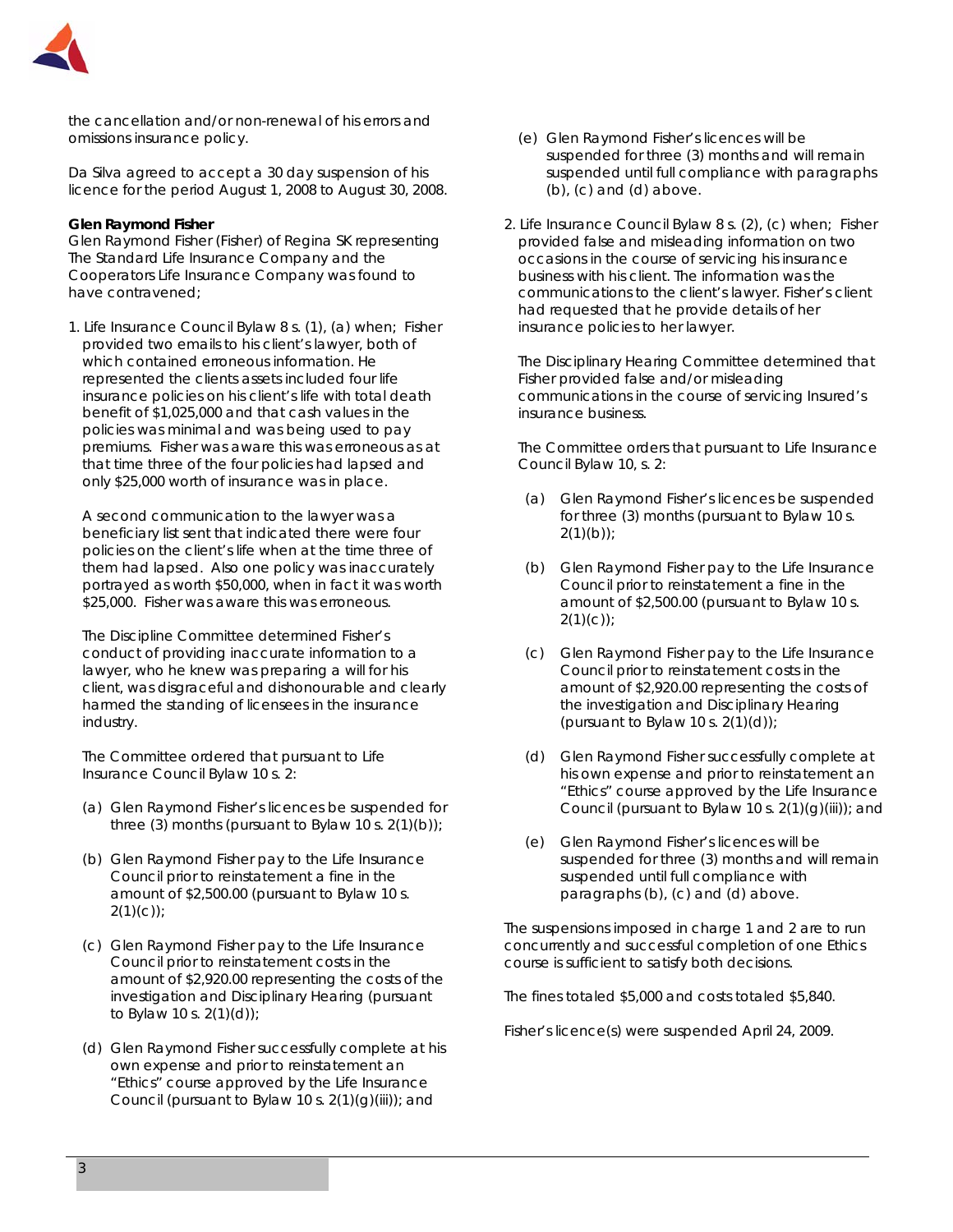

## **Harry Douglas Homenick and H. Douglas Homenick Insurance Agency Ltd.**

H. Douglas Homenick Insurance Agency Ltd. and Harry Douglas Homenick of Winnipeg MB representing The Manufacturers Life Insurance Company on November 4, 2008 entered into a Consensual Agreement and Undertaking (The Agreement) with the Complaints and Investigation Committee of the Life Insurance Council of Saskatchewan.

H. Douglas Homenick Insurance Agency Ltd. and Harry Douglas Homenick, in the Agreement, acknowledged they failed to notify Council within 30 days of regulatory proceedings that were initiated against them by the Manitoba Insurance Council, and they failed to disclose on their annual licence report(s) to Council the regulatory proceedings or penalty imposed upon them by the Manitoba Insurance Council.

H. Douglas Homenick Insurance Agency Ltd. and Harry Douglas Homenick agreed to pay Council's investigation costs in the amount of \$300 and to pay a fine of \$250 for each failure to disclose the regulatory proceedings against them. The total fine to be paid was \$500.

**Bradley Gerald Kinchen** (Kinchen) a hail agent sponsored by Wray Agencies Ltd. was found to have contravened three sections of The Hail Insurance Council Bylaws.

A Discipline Committee of the Hail Insurance Council on May 19, 2009 determined the following:

1. That contrary to Bylaw 8, Section 1, subsection (a), Kinchen failed to act in the best interests of DL and/or Wray Agencies Ltd. and/or Palliser Insurance Company Limited when:

On July 11, 2008 Kinchen took an application for hail insurance from DL and received payment from DL in the amount of \$580. Kinchen did not submit the application or payment for the insurance to Wray Agencies Ltd.

DL trusted Kinchen to place the hail insurance for which he had applied and paid for. Even when DL contacted Kinchen he still took no action to correct a problem that he had to know existed. This is a most fundamental breach of the duty owed to a consumer by an agent.

When a licensee violates the trust of a consumer all licensees are, to a degree, tarnished.

2. That contrary to Bylaw 8, Section 2, subsection (k), Kinchen failed to carry out the lawful instructions of DL when:

Kinchen was contacted by DL on or about August 1, 2008 and asked why he had not received his hail insurance policy Kinchen told him he would look after it but Kinchen never did.

The evidence shows Kinchen failed to place the application with Wray Agencies Ltd. and/or Palliser Insurance Company. When DL made him aware of what may have been an omission on Kinchen's part, Kinchen did nothing to correct the problem. Kinchen's inaction forced DL to seek outside assistance to confirm he had insurance coverage in place. Kinchen failed to carry out DL's lawful direction.

3. That contrary to Bylaw 8, Section 2, subsection (b), Kinchen demonstrated an unsuitability and untrustworthiness to act as a licensee when:

Kinchen failed to pay to Wray Agencies Ltd. the premium Kinchen received from DL in the amount of \$580. The premium was paid to Kinchen in trust and he was obligated to pay the premium over to Wray Agencies Ltd.

The intentions of Kinchen at the time he took the application and premium payment can not be known with any degree of certainty, however, what is known is that when he was contacted by DL he promised to take care of it but never did. This is a demonstrated unsuitability and untrustworthiness to act as a licensee.

The Discipline Committee ordered that for each contravention of Council Bylaws the following concurrent penalties were to be imposed upon Kinchen:

- 1. Kinchen's license be cancelled;
- 2. Kinchen pay hearing costs in the amount of \$950;
- 3. Kinchen pay investigation costs in the amount of \$2,420; and
- 4. Kinchen pay a fine of \$500.

## **Lance James Emil LaCroix**

Lance James Emil LaCroix of Wakaw SK representing The Canada Life Assurance Company of Canada on January 30, 2009 entered into a Consensual Agreement and Undertaking (The Agreement) with the Complaints and Investigation Committee of the Life Insurance Council of Saskatchewan.

LaCroix in the Agreement acknowledged that he on two separate occasions failed to maintain a valid policy of errors and omissions insurance and failed to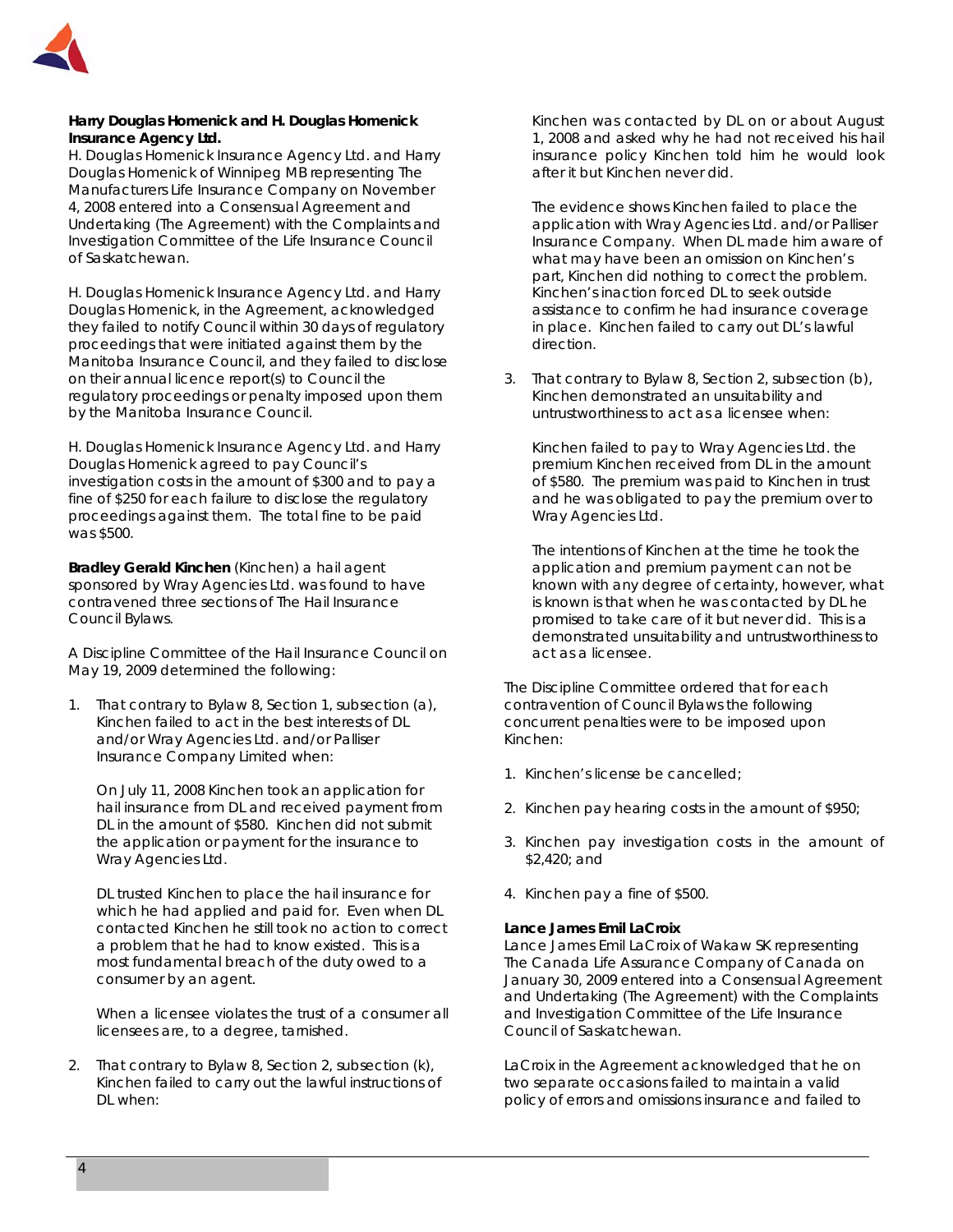

immediately notify Council of the cancellation and/or non-renewal of his errors and omissions insurance policy.

LaCroix agreed to accept a 90 day suspension of his licence for the period January 30, 2009 to April 30, 2009 and pay Council's investigation costs in the amount of \$400.

## **Craig Stephen McCrystal**

Craig Stephen McCrystal of Regina SK representing The Equitable Life Insurance Company of Canada on April 21, 2008 entered into a Consensual Agreement and Undertaking (The Agreement) with the Complaints and Investigation Committee of the Life Insurance Council of Saskatchewan.

McCrystal, in the Agreement, acknowledged that he failed to maintain a valid policy of errors and omissions insurance and failed to immediately notify Council of the cancellation and/or non-renewal of his errors and omissions insurance policy.

McCrystal agreed to accept a 30 day suspension of his licence for the period April 21, 2008 to May 21, 2008.

#### **Cheryl Ann McLean**

Cheryl Ann McLean of Regina SK representing American Income Life Insurance Company on April 29, 2008 entered into a Consensual Agreement and Undertaking (The Agreement) with the Complaints and Investigation Committee of the Life Insurance Council of Saskatchewan.

McLean, in the Agreement, acknowledged that she failed to maintain a valid policy of errors and omissions insurance and failed to immediately notify Council of the cancellation and/or non-renewal of her errors and omissions insurance policy.

McLean agreed to accept a 30 day suspension of her licence for the period April 30, 2008 to May 30, 2008.

#### **Kevin Richard Scott Peyson**

Kevin Richard Scott Peyson of Regina SK representing RBC Life Insurance Company on November 19, 2008 entered into a Consensual Agreement and Undertaking (The Agreement) with the Complaints and Investigation Committee of the Life Insurance Council of Saskatchewan.

Peyson, in the Agreement, acknowledged that he failed to maintain a valid policy of errors and omissions insurance and failed to immediately notify Council of the cancellation and/or non-renewal of his errors and omissions insurance policy.

Peyson agreed to accept a fine in lieu of a licence suspension. The fine he paid was in the amount of \$1,200 and was based on \$200 for each week that he had failed to maintain his errors and omissions insurance.

#### **Kenneth Lorne Percival**

Kenneth Lorne Percival (Percival) of Deloraine MB representing Co-operative Hail Insurance Company, on March 4, 2009 entered into a Consensual Agreement and Undertaking (The Agreement) with the Complaints and Investigation Committee of the Hail Insurance Council of Saskatchewan.

Percival, in the Agreement, acknowledged that he allowed his Saskatchewan Hail Adjuster licence to lapse on July 2, 2008 and while it was lapsed, adjusted 17 hail insurance claims.

Percival agreed to pay a fine in the amount of \$162 and pay Council's investigation costs in the amount of \$220.

**Gregory Kenning Schierbeck** sponsored by Sun life Assurance Company of Canada entered into a Consensual Agreement and Undertaking with the Life Insurance Council wherein he agreed that:

He contravened Section 416 of *The Saskatchewan Insurance Act* (The Act) and Council Bylaw 8, Section 2, (g), when:

- 1. He did, between October, 2006 and September, 2007, sell five (5) life insurance policies to four (4) Saskatchewan residents;
- 2. The five (5) life policies were issued by Sun Life Assurance Company of Canada (Sun life); and
- 3. At all relevant dates he did not hold an existing insurance licence under The Act that would permit him to act as a life insurance agent in Saskatchewan. And further agreed:

To pay a fine in the amount of \$500 for each of the five (5) life insurance policies he sold in Saskatchewan while he was unlicensed; and

Reimburse Council's investigation costs in the amount of \$250.

**Marcy Dawn Vizina** who was not at the time sponsored by an agency, entered into a Consensual Agreement and Undertaking with the General Insurance Council wherein she agreed that she did: